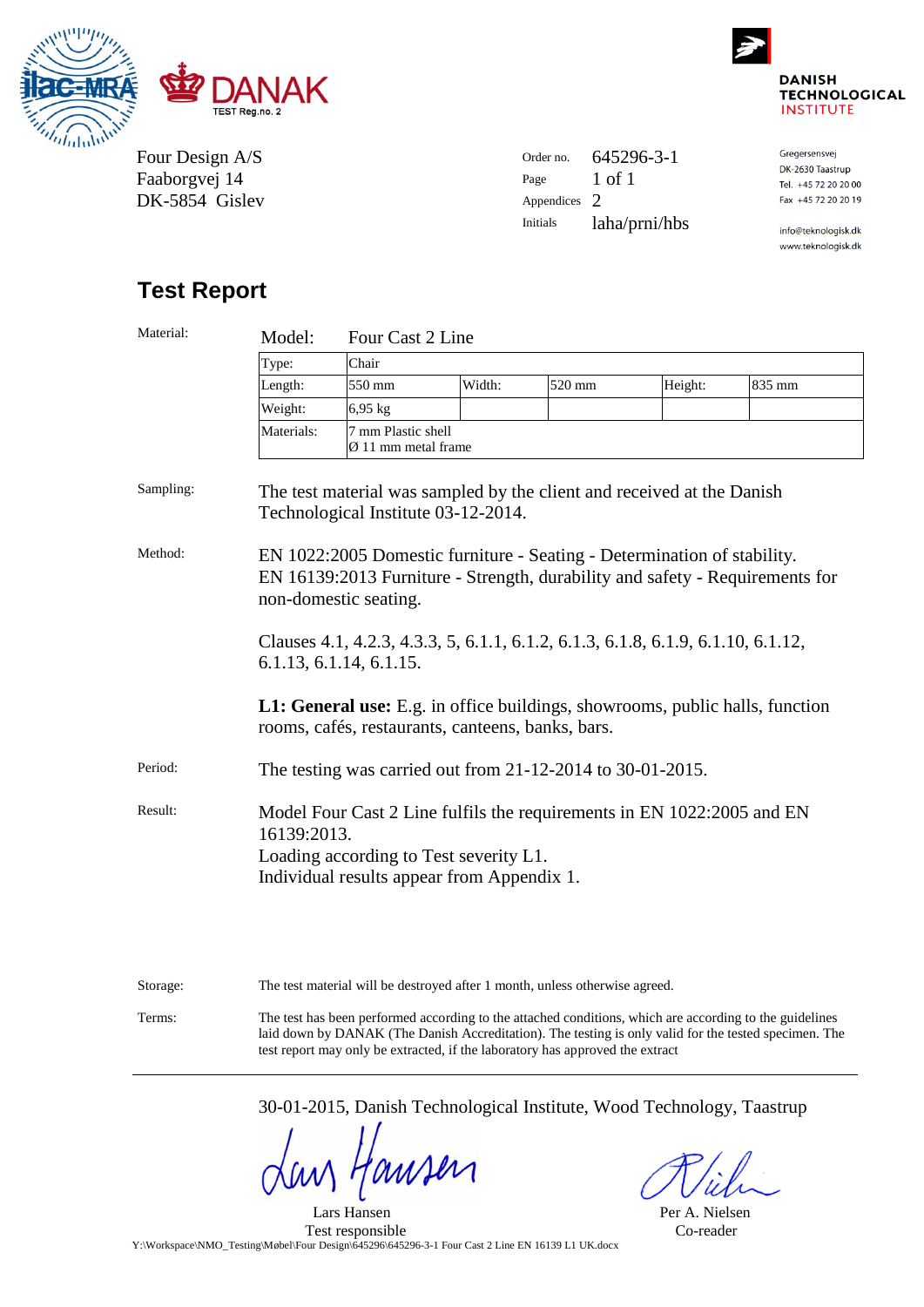| Order no.       | 645296-3-1-1  |
|-----------------|---------------|
| Appendix        |               |
| Page            | 1 of 1        |
| <b>Initials</b> | laha/prni/hbs |

# **Test of model: Four Cast 2 Line**

### **Loading according to Test severity L1.**

| <b>Test</b>                                                             | <b>Test Method</b>      | <b>Cycles</b>    | Load                           | <b>Result</b> |
|-------------------------------------------------------------------------|-------------------------|------------------|--------------------------------|---------------|
| 4.1 General                                                             | EN 16139, 4.1           |                  |                                | Passed        |
| 4.2.2 Shear and squeeze points under<br>influence of powered mechanisms | EN 16139, 4.2.2         |                  |                                | N/A           |
| 4.2.3 Shear and squeeze points during use                               | EN 16139, 4.2.3         |                  |                                | Passed        |
| 4.3.2 Swivelling chairs                                                 | <b>EN 1022</b>          |                  |                                | N/A           |
| 4.3.3 Non swivelling chairs                                             | <b>EN 1022</b>          |                  |                                | Passed        |
| 4.4 Rolling resistance of the unloaded chair                            | EN 16139, 4.4           |                  |                                | N/A           |
| 5 Strength and durability requirements                                  | EN 16139, 5             |                  |                                | Passed        |
| 6.1.1 Seat static load and back static load<br>test                     | EN 1728:2012, 6.4       | 10<br>10         | Seat: 1600 N<br>Back: 560 N    | Passed        |
| 6.1.2 Seat front edge static load                                       | EN 1728:2012, 6.5       | 10               | Seat: 1300 N                   | Passed        |
| 6.1.3 Vertical load on back rests                                       | EN 1728:2012, 6.6       | 10               | Back: 600 N<br>Seat: 1300 N    | Passed        |
| 6.1.4 Foot rest static load test                                        | EN 1728:2012, 6.8       |                  |                                | N/A           |
| 6.1.4 Leg rest static load test                                         | EN 1728:2012, 6.9       |                  |                                | N/A           |
| 6.1.5 Arm rest sideways static load test                                | EN 1728:2012, 6.10      | 10               | 900 N                          | N/A           |
| 6.1.6 Arm rest downwards static load test                               | EN 1728:2012, 6.11      | 5                | 750 N                          | N/A           |
| 6.1.7 Vertical upwards static load on arm                               | EN 1728:2012, 6.13      |                  |                                | N/A           |
| rests<br>6.1.8 Combined seat and back durability<br>test                | EN 1728:2012, 6.17      | 100000<br>100000 | Seat: 1000 N<br>Back: 300 N    | Passed        |
| 6.1.9 Seat front edge durability test                                   | EN 1728:2012, 6.18      | 50000            | 800 N                          | Passed        |
| 6.1.10 Arm rest durability test                                         | EN 1728:2012, 6.20      | 30000            | 400 N                          | Passed        |
| 6.1.11 Foot rest durability test                                        | EN 1728:2012, 6.21      |                  |                                | N/A           |
| 6.1.12 Leg forward static load test                                     | EN 1728:2012, 6.15      | 10               | Edge: 500 N)<br>(Seat: 1000 N) | Passed        |
| 6.1.13 Legs sideways static load test                                   | EN 1728:2012, 6.16      | 10               | Edge: 400 N)<br>(Seat: 1000 N) | Passed        |
| 6.1.14 Seat impact test                                                 | EN 1728:2012, 6.24      | 10               | 240 mm                         | Passed        |
| 6.1.15 Back impact test                                                 | EN 1728:2012, 6.25      | 10               | $210$ mm $/$ $38^{\circ}$      | Passed        |
| 6.1.16 Arm Impact Test                                                  | EN 1728:2012, 6.26      | 10               | $210$ mm / $38^\circ$          | N/A           |
| 6.1.17 Drop test (multiple seating)                                     | EN 1728:2012,<br>6.27.1 |                  |                                | N/A           |
| 6.1.18 Auxiliary writing surface static load<br>test                    | EN 1728:2012, 6.14      |                  |                                | N/A           |
| 6.1.19 Auxiliary writing surface durability<br>test                     | EN 1728:2012, 6.22      |                  |                                | N/A           |
| 7 Information for use                                                   | EN 16139, 7             |                  |                                | N/A           |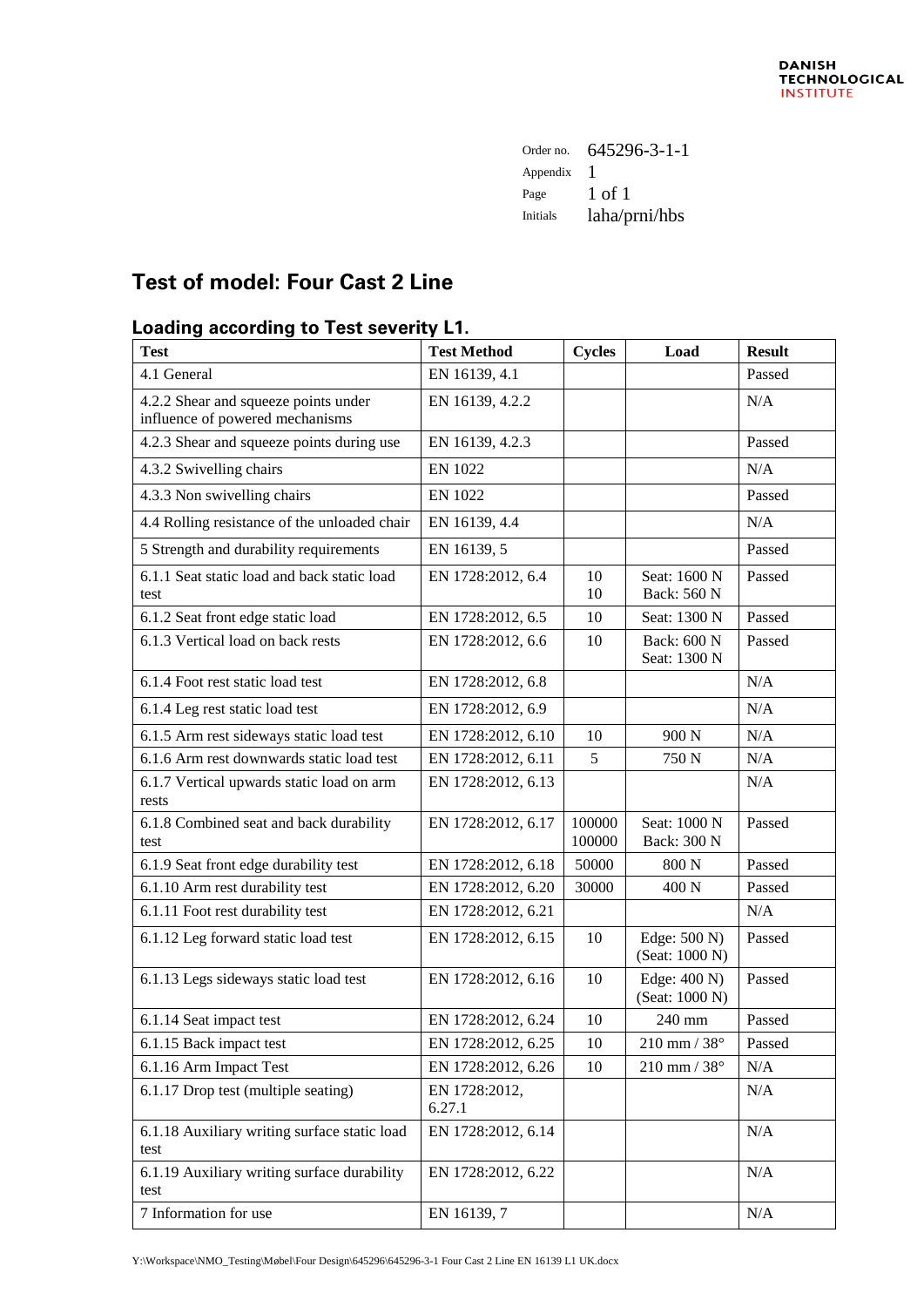| Order no.       | 645296-3-1-1                |
|-----------------|-----------------------------|
| Appendix        | $\mathcal{D}_{\mathcal{L}}$ |
| Page            | 1 of 1                      |
| <b>Initials</b> | laha/prni/hbs               |

# **Test of model: Four Cast 2 Line**

**Photo**

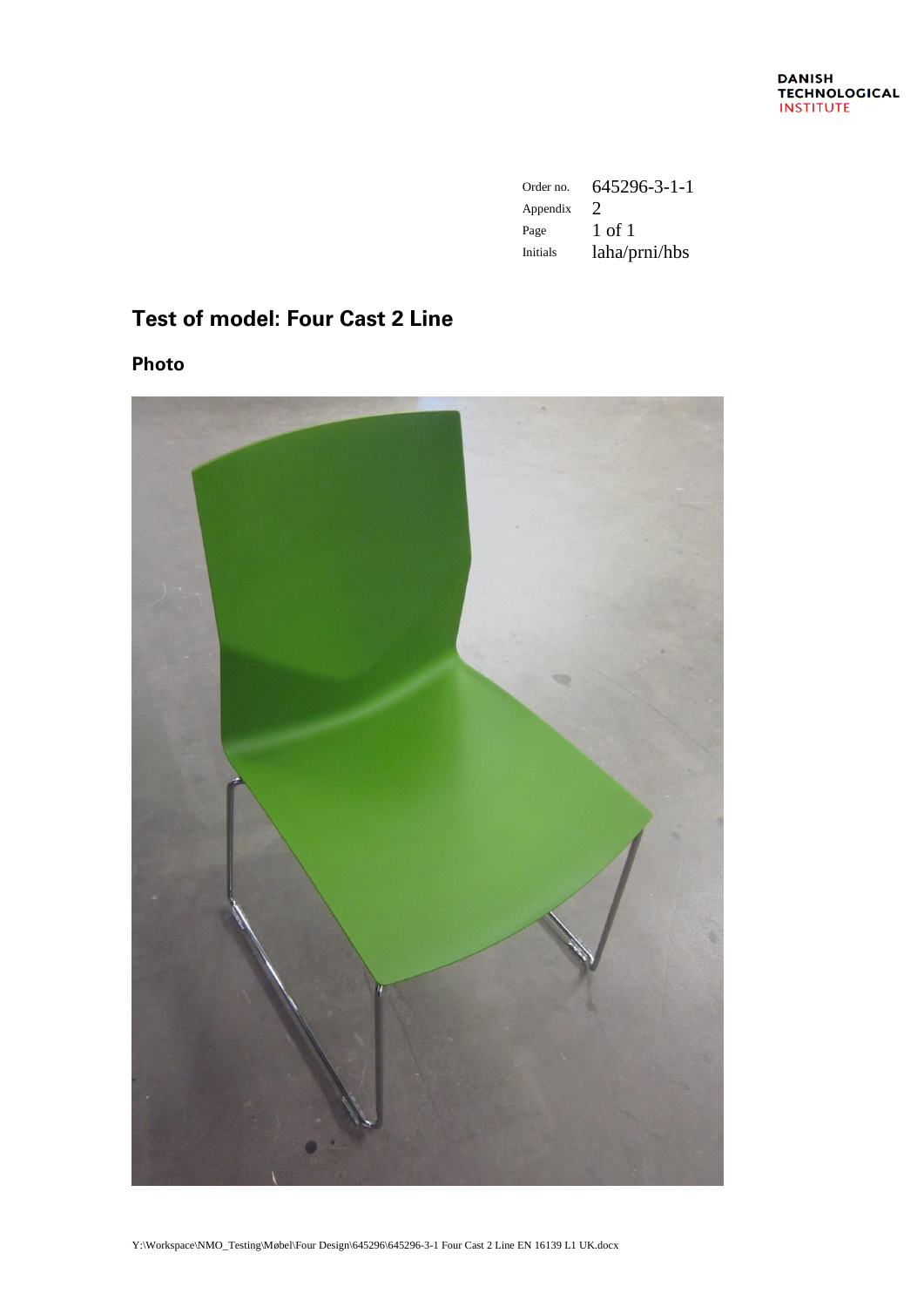The general conditions pertaining to assignments accepted by Danish Technological Institute shall apply in full to the technical testing and calibration at Danish Technological Institute and to the completion of test reports and calibration certificates within the relevant field.

#### **Danish Accreditation (DANAK)**

DANAK was established in 1991 in pursuance of the Danish Act No. 394 of 13 June 1990 on the promotion of Trade and Industry.

The requirements to be met by accredited laboratories are laid down in the "Danish Agency for Trade and Industry's ("Erhvervsfremme Styrelsens") Statutory Order on accreditation of laboratories to perform testing etc. and GLP inspection. The statutory order refers to other documents, where the criteria for accreditation are specified further.

The standards DS/EN ISO/IEC 17025 "General requirements for the competence of testing and calibration laboratories" and DS/EN 45002 "General criteria for the assessment of testing laboratories" describe fundamental criteria for accreditation. DANAK uses guidance documents to clarify the requirements in the standards, where this is considered to be necessary. These will mainly be drawn up by the "European co-operation of Accreditation (EA)" or the "International Laboratory Accreditation Co-operation (ILAC)" with the purpose of obtaining uniform criteria for accreditation. In addition, DANAK draws up Technical Regulations with specific requirements for accreditation that are not contained in the standards.

In order for a laboratory to be accredited it is, among other things, required:

- that the laboratory and its personnel are not subject to any commercial, financial or other pressures, which might influence their technical judgement

- that the laboratory operates a documented quality system
- that the laboratory has at its disposal all items of equipment, facilities and premises required for correct performance of the service that it is accredited to perform
- that the laboratory management and personnel have technical competence and practical experience in performing the service that they are accredited to perform
- that the laboratory has procedures for traceability and uncertainty calculations
- that accredited testing or calibration is performed in accordance with fully validated and documented methods
- that the laboratory keeps records, which contain sufficient information to permit repetition of the accredited test or calibration
- that the laboratory is subject to surveillance by DANAK on a regular basis
- that the laboratory shall take out an insurance, which covers liability in connection with the performance of accredited services

Reports carrying DANAK's logo are used, when reporting accredited services and show that these have been performed in accordance with the rules for accreditation.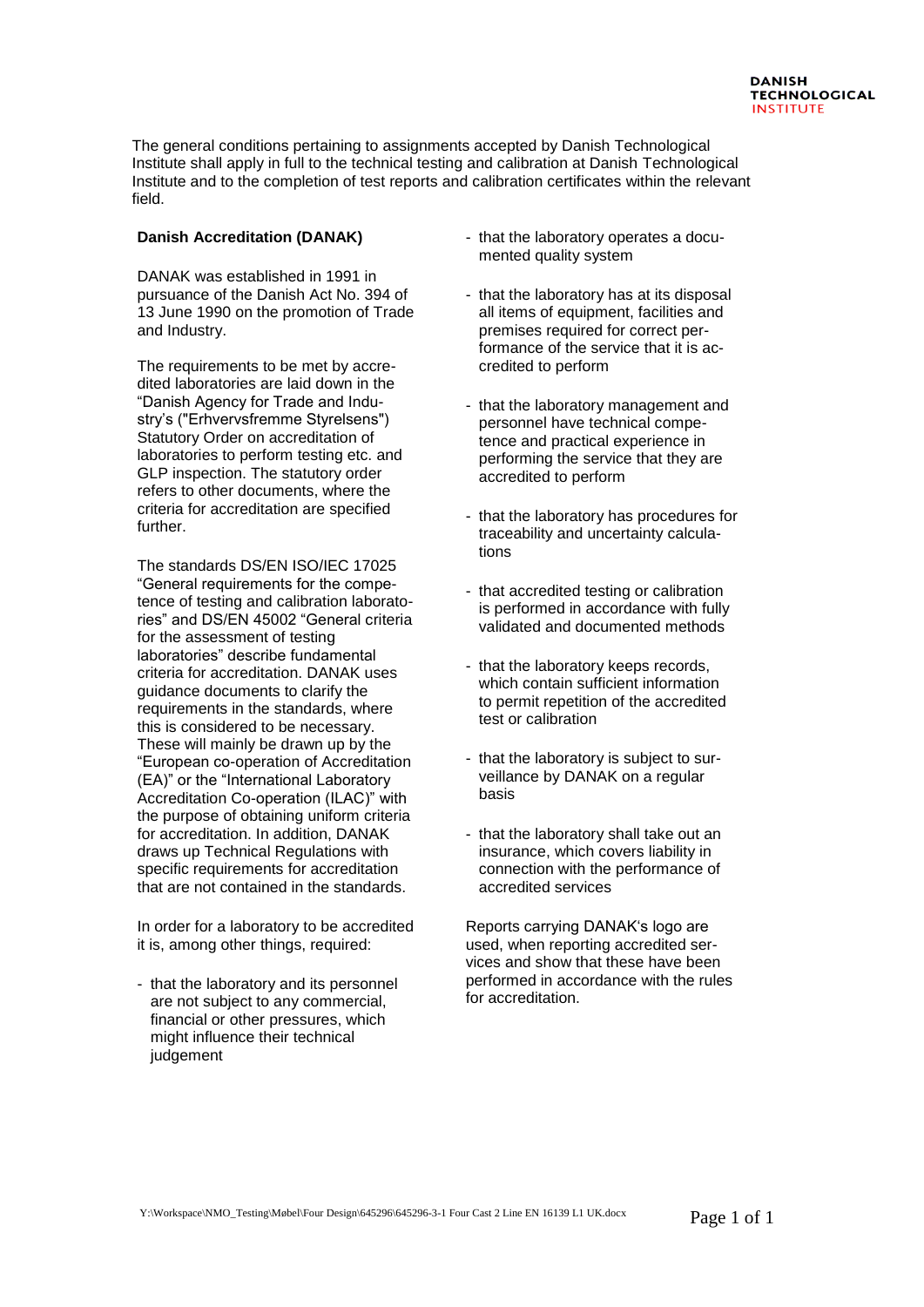



Four Design A/S Faaborgvej 14 DK-5854 Gislev

| Order no.       | 645296-3      | Gregersensvej        |
|-----------------|---------------|----------------------|
|                 |               | DK-2630 Taastrup     |
| Page            | 1 of 1        | Tel. +45 72 20 20 00 |
| Appendices 2    |               | Fax +45 72 20 20 19  |
| <b>Initials</b> | laha/prni/hbs | info@teknologisk.dk  |
|                 |               | www.teknologisk.dk   |

# **Test Report**

| Material: | Model:                                                                                                                                                                                      | Four Cast 2 Line with armrests                        |        |        |         |        |  |
|-----------|---------------------------------------------------------------------------------------------------------------------------------------------------------------------------------------------|-------------------------------------------------------|--------|--------|---------|--------|--|
|           | Type:                                                                                                                                                                                       | Chair                                                 |        |        |         |        |  |
|           | Length:                                                                                                                                                                                     | 550 mm                                                | Width: | 523 mm | Height: | 851 mm |  |
|           | Weight:                                                                                                                                                                                     | $6,5$ kg                                              |        |        |         |        |  |
|           | Materials:                                                                                                                                                                                  | 7 mm Plastic shell<br>$\varnothing$ 11 mm metal frame |        |        |         |        |  |
| Sampling: | The test material was sampled by the client and received at the Danish<br>Technological Institute 06-16-2015.                                                                               |                                                       |        |        |         |        |  |
| Method:   | EN 1022:2005 Domestic furniture - Seating - Determination of stability.<br>EN 16139:2013 Furniture - Strength, durability and safety - Requirements for<br>non-domestic seating.            |                                                       |        |        |         |        |  |
|           | Clauses 4.1, 4.2.3, 4.3.3, 5, 6.1.1, 6.1.2, 6.1.3, 6.1.5, 6.1.6, 6.1.8, 6.1.9, 6.1.10,<br>$6.1.12, 6.1.13, 6.1.14, 6.1.15, 6.1.16.$                                                         |                                                       |        |        |         |        |  |
|           | L1: General use: E.g. in office buildings, showrooms, public halls, function<br>rooms, cafés, restaurants, canteens, banks, bars.                                                           |                                                       |        |        |         |        |  |
| Period:   | The testing was carried out from 16-06-2015 to 23-07-2015.                                                                                                                                  |                                                       |        |        |         |        |  |
| Result:   | Model Four Cast 2 Line with armrests fulfils the requirements in<br>EN 1022:2005 and EN 16139:2013.<br>Loading according to Test severity L1.<br>Individual results appear from Appendix 1. |                                                       |        |        |         |        |  |
|           |                                                                                                                                                                                             |                                                       |        |        |         |        |  |

Storage: The test material will be destroyed after 1 month, unless otherwise agreed. Terms: The test has been performed according to the attached conditions, which are according to the guidelines laid down by DANAK (The Danish Accreditation). The testing is only valid for the tested specimen. The test report may only be extracted, if the laboratory has approved the extract

23-07-2015, Danish Technological Institute, Wood Technology, Taastrup

WHM

Per A. Nielsen Co-reader

 Lars Hansen Test responsible Y:\Workspace\NMO\_Testing\Møbel\Four Design\645296\645296-3 Four Cast 2 Line with armrests EN 16139 L1 UK.docx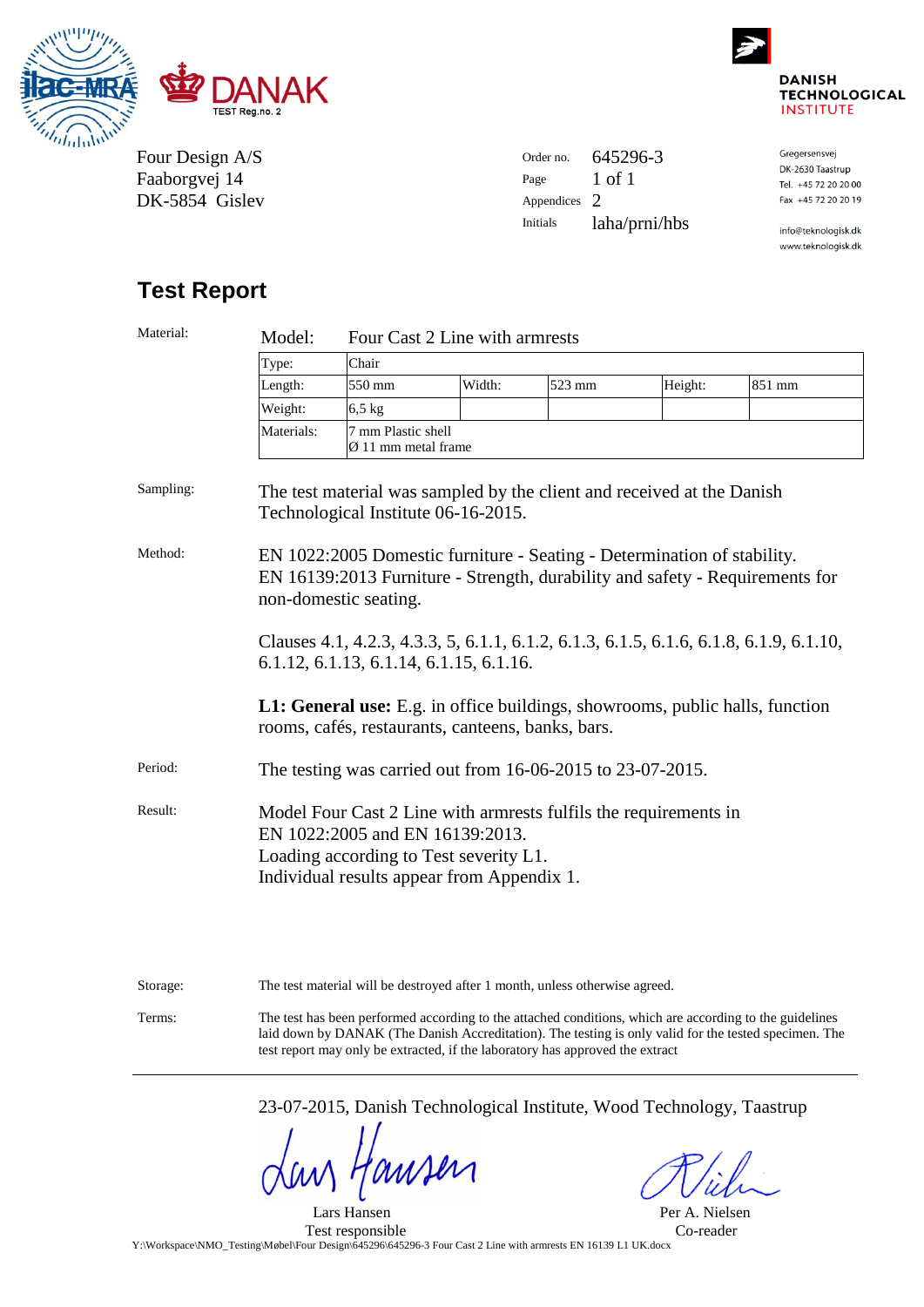| Order no.       | 645296-3      |
|-----------------|---------------|
| Appendix        |               |
| Page            | 1 of 1        |
| <b>Initials</b> | laha/prni/hbs |

# **Test of model: Four Cast 2 Line with armrests**

### **Loading according to Test severity L1.**

| <b>Test</b>                                                             | <b>Test Method</b>      | <b>Cycles</b>    | Load                           | <b>Result</b> |
|-------------------------------------------------------------------------|-------------------------|------------------|--------------------------------|---------------|
| 4.1 General                                                             | EN 16139, 4.1           |                  |                                | Passed        |
| 4.2.2 Shear and squeeze points under<br>influence of powered mechanisms | EN 16139, 4.2.2         |                  |                                | N/A           |
| 4.2.3 Shear and squeeze points during use                               | EN 16139, 4.2.3         |                  |                                | Passed        |
| 4.3.2 Swivelling chairs                                                 | <b>EN 1022</b>          |                  |                                | N/A           |
| 4.3.3 Non swivelling chairs                                             | <b>EN 1022</b>          |                  |                                | Passed        |
| 4.4 Rolling resistance of the unloaded chair                            | EN 16139, 4.4           |                  |                                | N/A           |
| 5 Strength and durability requirements                                  | EN 16139, 5             |                  |                                | Passed        |
| 6.1.1 Seat static load and back static load<br>test                     | EN 1728:2012, 6.4       | 10<br>10         | Seat: 1600 N<br>Back: 560 N    | Passed        |
| 6.1.2 Seat front edge static load                                       | EN 1728:2012, 6.5       | 10               | Seat: 1300 N                   | Passed        |
| 6.1.3 Vertical load on back rests                                       | EN 1728:2012, 6.6       | 10               | Back: 600 N<br>Seat: 1300 N    | Passed        |
| 6.1.4 Foot rest static load test                                        | EN 1728:2012, 6.8       |                  |                                | N/A           |
| 6.1.4 Leg rest static load test                                         | EN 1728:2012, 6.9       |                  |                                | N/A           |
| 6.1.5 Arm rest sideways static load test                                | EN 1728:2012, 6.10      | 10               | 900 N                          | Passed        |
| 6.1.6 Arm rest downwards static load test                               | EN 1728:2012, 6.11      | 5                | 750 N                          | Passed        |
| 6.1.7 Vertical upwards static load on arm                               | EN 1728:2012, 6.13      |                  |                                | N/A           |
| rests                                                                   |                         |                  |                                |               |
| 6.1.8 Combined seat and back durability<br>test                         | EN 1728:2012, 6.17      | 100000<br>100000 | Seat: 1000 N<br>Back: 300 N    | Passed        |
| 6.1.9 Seat front edge durability test                                   | EN 1728:2012, 6.18      | 50000            | 800 N                          | Passed        |
| 6.1.10 Arm rest durability test                                         | EN 1728:2012, 6.20      | 30000            | 400 N                          | Passed        |
| 6.1.11 Foot rest durability test                                        | EN 1728:2012, 6.21      |                  |                                | N/A           |
| 6.1.12 Leg forward static load test                                     | EN 1728:2012, 6.15      | 10               | Edge: 500 N)<br>(Seat: 1000 N) | Passed        |
| 6.1.13 Legs sideways static load test                                   | EN 1728:2012, 6.16      | 10               | Edge: 400 N)<br>(Seat: 1000 N) | Passed        |
| 6.1.14 Seat impact test                                                 | EN 1728:2012, 6.24      | 10               | 240 mm                         | Passed        |
| 6.1.15 Back impact test                                                 | EN 1728:2012, 6.25      | 10               | $210$ mm / $38^\circ$          | Passed        |
| 6.1.16 Arm Impact Test                                                  | EN 1728:2012, 6.26      | 10               | $210$ mm / $38^\circ$          | Passed        |
| 6.1.17 Drop test (multiple seating)                                     | EN 1728:2012,<br>6.27.1 |                  |                                | N/A           |
| 6.1.18 Auxiliary writing surface static load<br>test                    | EN 1728:2012, 6.14      |                  |                                | N/A           |
| 6.1.19 Auxiliary writing surface durability<br>test                     | EN 1728:2012, 6.22      |                  |                                | N/A           |
| 7 Information for use                                                   | EN 16139, 7             |                  |                                | N/A           |

Y:\Workspace\NMO\_Testing\Møbel\Four Design\645296\645296-3 Four Cast 2 Line with armrests EN 16139 L1 UK.docx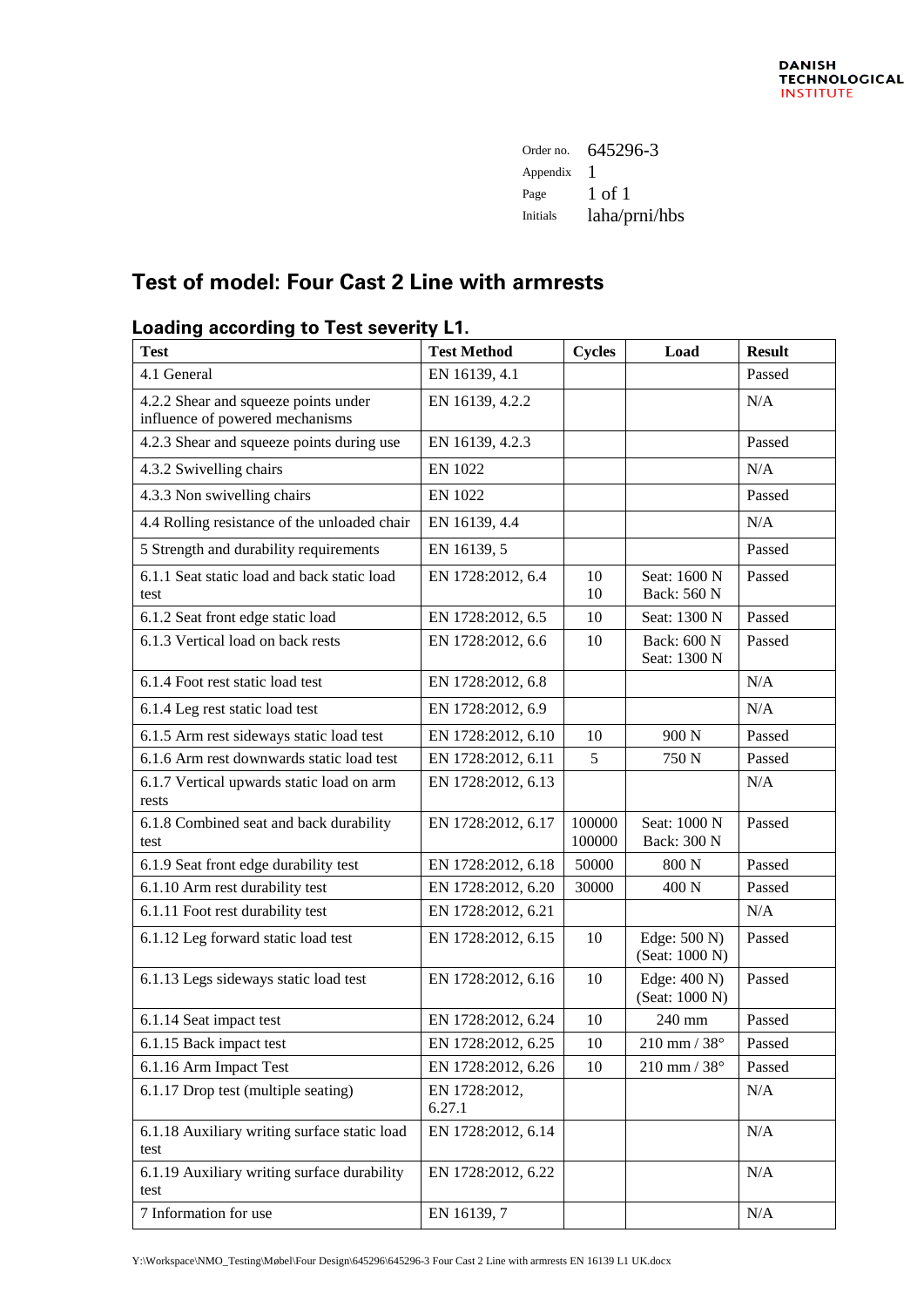| Order no. | 645296-3                    |
|-----------|-----------------------------|
| Appendix  | $\mathcal{D}_{\mathcal{L}}$ |
| Page      | 1 of 1                      |
| Initials  | laha/prni/hbs               |

## **Test of model: Four Cast 2 Line with armrests**

**Photo**